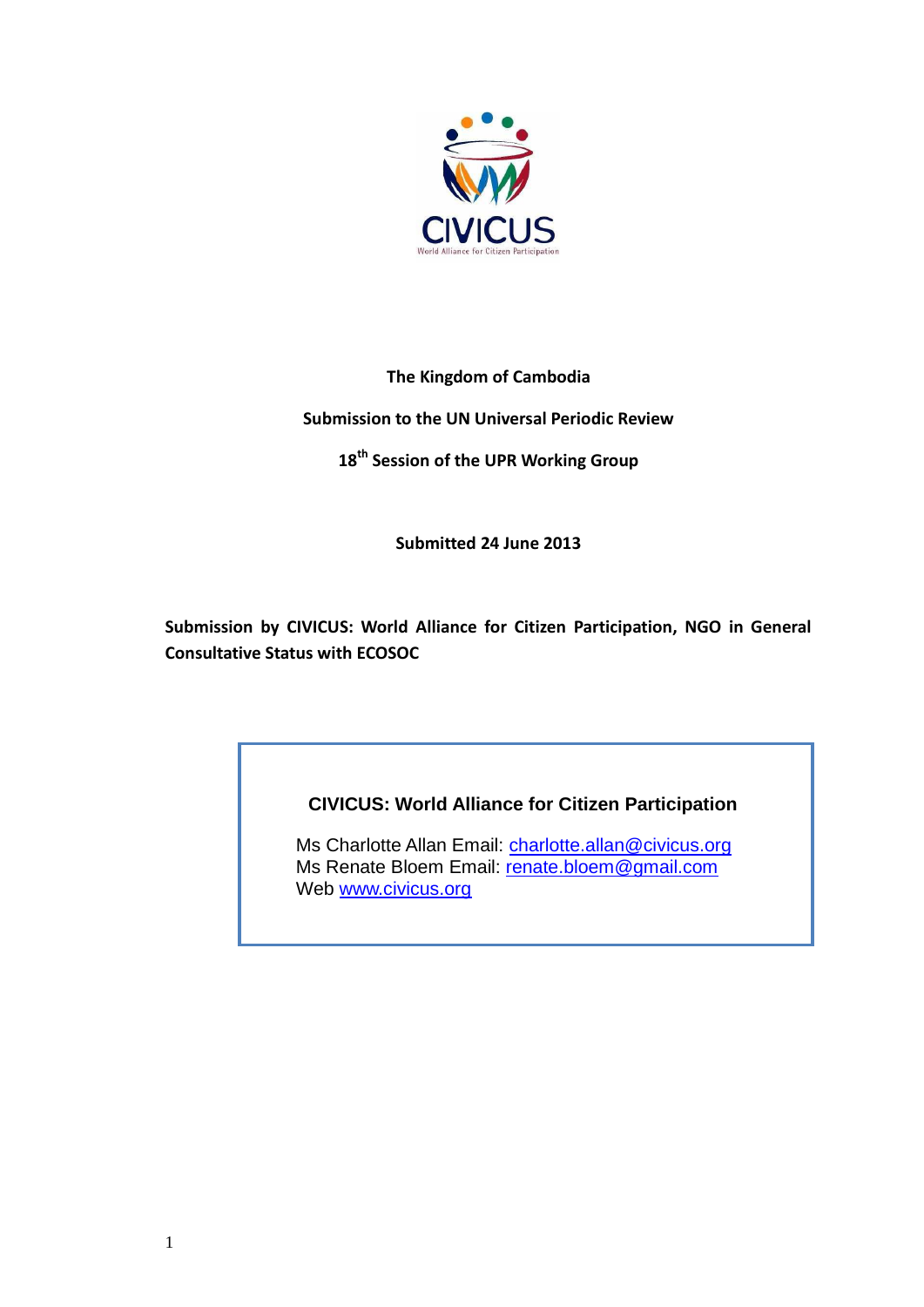## **1. (A) Introduction**

- **1.1** CIVICUS: World Alliance for Citizen Participation is an international movement with members in more than 100 countries. Established in 1993, CIVICUS nurtures the foundation, growth and protection of citizen action worldwide, especially in areas where participatory democracy and citizens' freedom of association are threatened.
- **1.2** In this document, CIVICUS outlines concerns related to the environment in which civil society and human rights defenders operate in Cambodia, and discusses threats they face in the exercise of the freedoms of expression, association and assembly.
- **1.3** CIVICUS is alarmed by the failure of the Cambodian Government to protect those citizens voicing their right to freedom of expression, association and assembly. In many instances, government officials and the police are directly responsible for, and complicit in, the violations.
	- In section B, CIVICUS highlights concerns relating to the practical protection of the freedom of expression, association and assembly.
	- In section C, CIVICUS highlights concerns over detentions, disappearances and attacks against civil society members and rights defenders.
	- In section D, CIVICUS highlights concerns over detentions, disappearances and attacks against journalists.
	- In section E, CIVICUS makes recommendations in the areas of concerns listed.

# **2. (B) Background**

- 2.1 Cambodia acceded to the International Covenant on Civil and Political Rights (ICCPR) in 1992. Articles 19, and 22 of the ICCPR guarantee the freedoms of expression, the right to hold opinions without interference and the right of association. Restriction of such rights is possible if "necessary in a free and democratic society" and "in the interests of national security or public safety, public order, the protection of public health or morals or the protection of the rights and freedoms of others."
- 2.2 However, these freedoms are frequently violated in practice with the government demonstrating a lack of willingness to implement the Special Rapporteur on the Situation of Human Rights in Cambodia's advice, nor to seriously collaborate with him.
- 2.3 The National Assembly, the Senate and the Government all have a Human Rights Committee that receive complaints and conduct investigations. Unfortunately, their lack of independence prevents them from protecting and affording redress to the victims of human rights abuses. The establishment of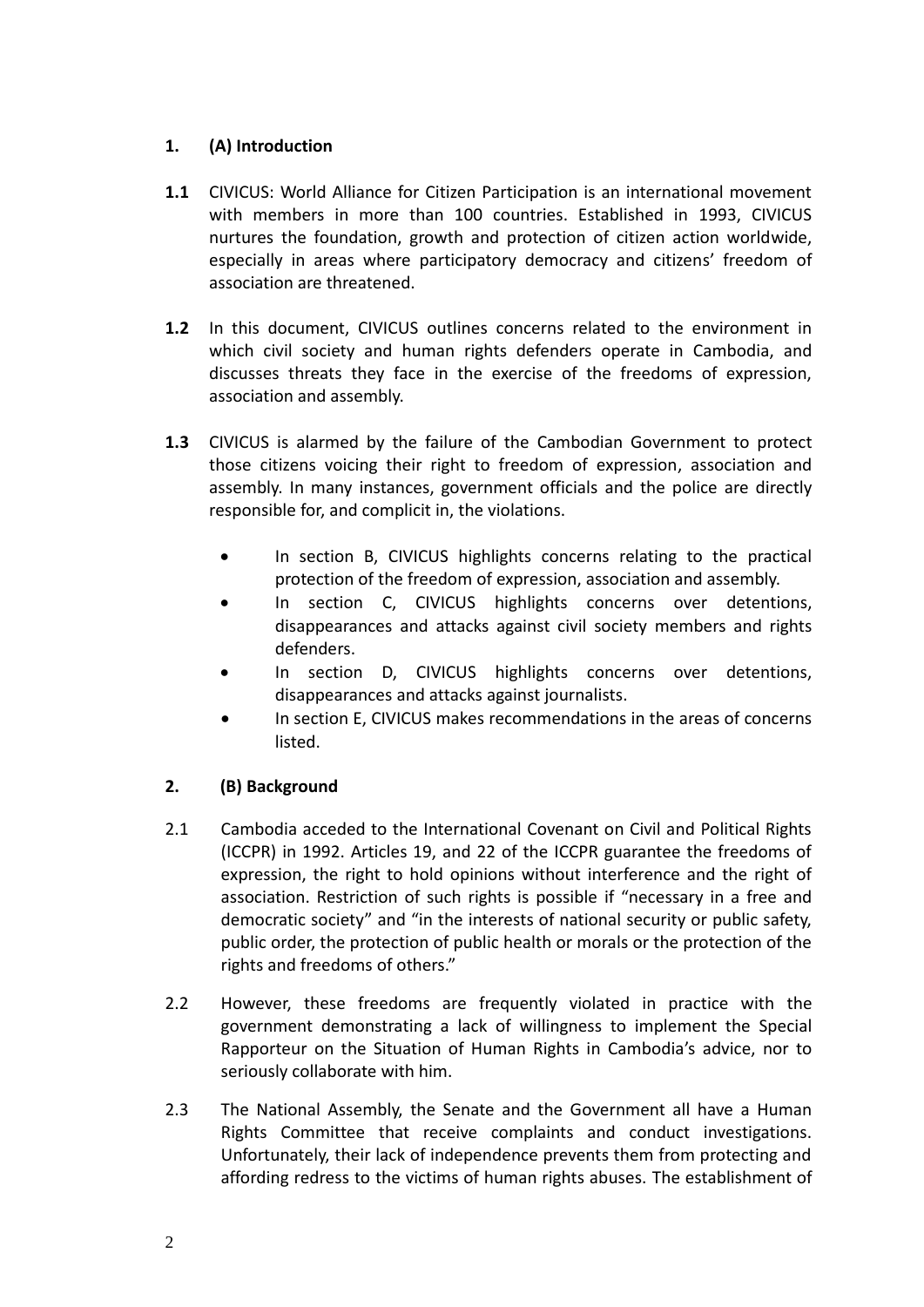an independent National Human Rights Commission as required by article 14 of the ASEAN charter has yet to materialize.

## 3 **Concerns regarding freedom of expression**

- 3.1 Article 19 of the ICCPR provides that "*everyone shall have the right to hold opinions without interference*", that "*everyone shall have the right to freedom of expression*" and that "*this right shall include freedom to seek, receive and impart information and ideas of all kinds, regardless of frontiers, either orally, in writing or in print, in the form of art, or through any other media of his choice.*"
- 3.2 Article 41 of the Cambodian Constitution guarantees the freedoms of expression, press, publication and assembly with the limitation that no one shall exercise these rights to infringe upon the rights of others or to violate public law and order and national security.
- 3.3 Unfortunately, in practice, these rights and freedoms are frequently violated in the Kingdom. In the last four-and-a-half years, the use of the legislative and the judiciary by the government to curtail civil society's capacity to diffuse information and express critical opinion has surged.
- 3.4 The 1995 Press Law adds additional constraints to freedom of expression when voiced or published by journalists, imposing content restrictions in Article 11 in relation to anything which "may affect the public order by inciting directly one or more persons to commit violence" or in Article 12 which "may cause harm to the national security and political stability". The Council of Ministers has stated that Cambodia allows for a free press, but has stipulated that reporters have a duty to act 'responsibly' and 'professionally'.
- 3.5 The 2010 Penal Code extends the scope of defamation beyond natural persons – to criminalize comments that are held to undermine the honour or reputation of institutions. Along with defamation, the Penal Code criminalises public insult, incitement and malicious denunciation applying hefty monetary penalties to all. Article 502 provides for the imprisonment of individuals whose actions undermine the dignity of a public official, while Article 523 criminalizes any criticism of court decisions which is said to be aimed at "disturbing public order" or "endangering an institution".
- 3.6 With the application of these overbroad provisions, publishers and editors are prohibited from disseminating stories that insult or defame government leaders and institutions. The government has a record of using these provisions to imprison journalists, particularly those allied with the political opposition. All major Khmer-language newspapers receive financial support from individuals closely associated with a political party and are politically aligned, and while there are an estimated 20 Khmer-language newspapers, there are only two pro-opposition newspapers, Rasmei Kampuchea Daily and Moneaksekar Khmer, publishing regularly. Two newspapers critical of the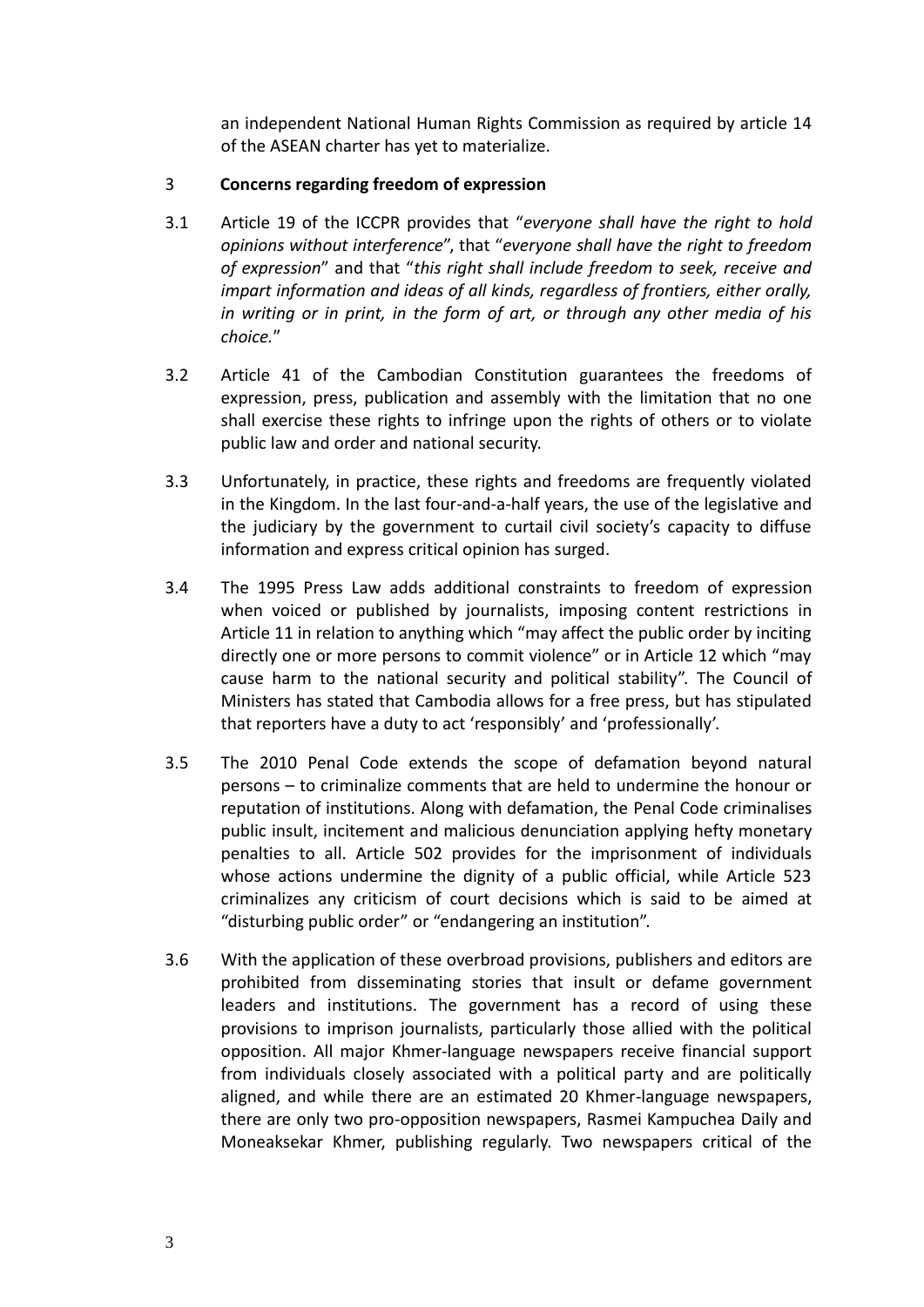Cambodian ruling party - The Water & Fire News and The World News had their licenses revoked on 3 August 2011.

- 3.7 In recent months, the government and bar association have started to prohibit lawyers from giving media interviews without permission. In February 2013, the Information Ministry made an instruction to radio and television stations not to invite lawyers to appear on programs without the approval of the Cambodian Bar Association. The Cambodian bar association's order effectively prevents lawyers from making any statement through the print media as well as broadcast media without the bar's approval thereby violating their freedom of expression.
- 3.8 Worryingly, tighter restrictions are also being placed on internet use in cafes. A circular from the Ministry of Telecommunications on 16 November 2012 contains a number of vague provisions banning the visiting of websites that threaten national security or "traditions".

#### 4 **Freedom of Association & Assembly**

- 4.1 Article 21 of the ICCPR guarantees that "*the right of peaceful assembly shall be recognized*" while article 22 provides that "*[e]veryone shall have the right to freedom of association with others, including the right to form and join trade unions for the protection of his interests*."
- 4.2 Article 42 of the Constitution of Cambodia guarantees the right to establish associations and political parties and the taking part in mass organizations to protect national achievement and social order.
- 4.3 Freedom of association remains relatively protected in Cambodia with the government having experienced domestic and international pressure in delaying the adoption of a restrictive NGO bill until 2014. The bill seeks to force all organisations to register while giving the government wide discretionary powers to deny registration of NGOs.
- 4.4 The Cambodian Civil Code adopted in 2011 already restricts civil society's activities. Articles 46-118 include a comprehensive registration scheme and specific requirements for the creation and regisration of local and international NGOs in Cambodia, as well as dispositions regarding their dissolution and management.
- 4.5 Workers are free to form and join trade unions under the 1997 Labour Act, however civil servants and domestic staff are excluded from the law. Yellow unions or unions close to the government have no difficulty registering their organisations, unlike independent unions who often have to wait over a year to be registered. Workers are often placed under heavy pressure to join yellow unions.
- 4.6 Although constitutionally protected, freedom of assembly is frequently under fire in practice. Cambodian law requires a permit be obtained in advance of a protest march or demonstration, with provincial or municipal governments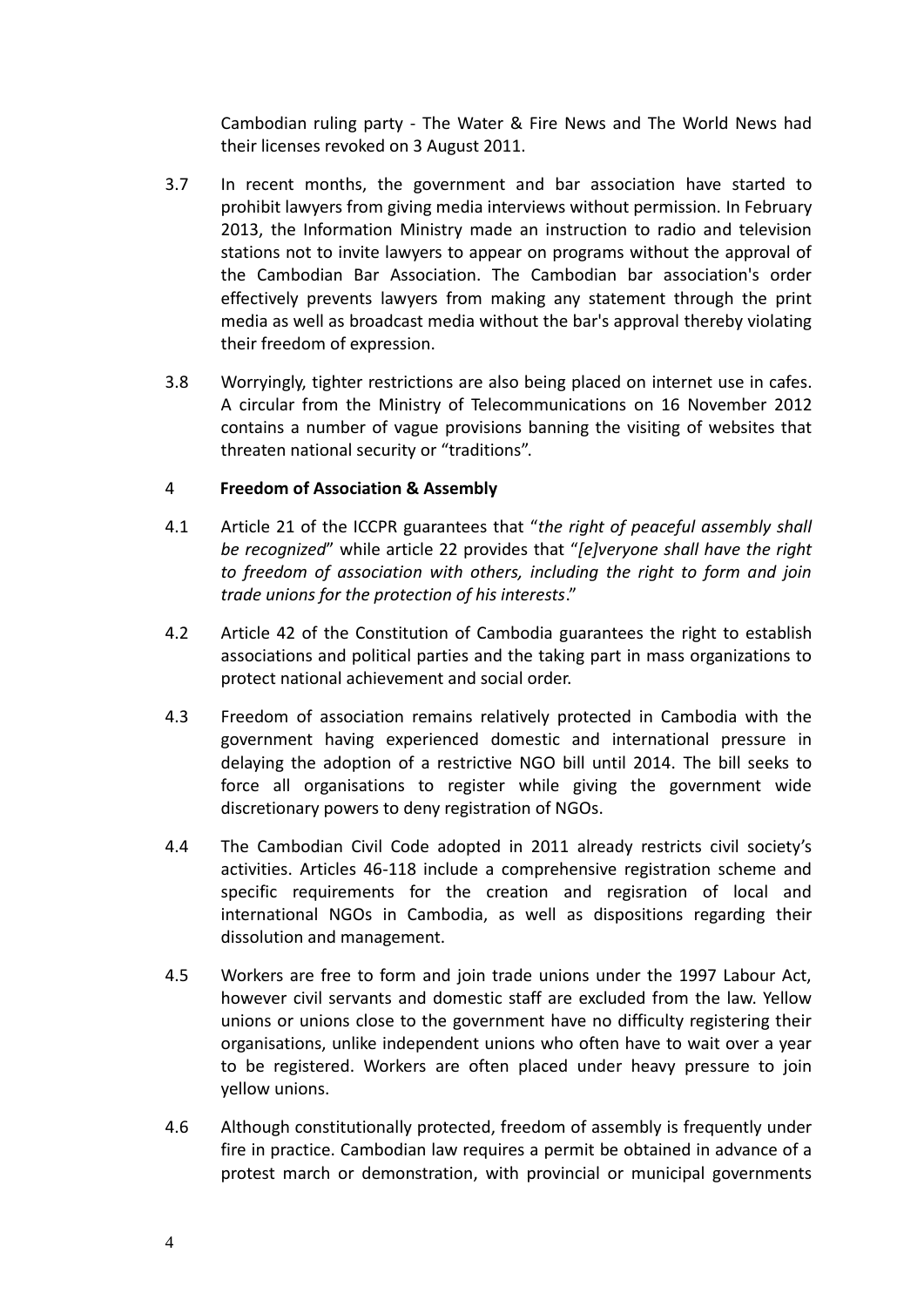holding the authority to issue demonstration permits at their discretion. Five days' notice is required for most peaceful protests, while another requires 12 hours' notice for impromptu gatherings on private property or at the designated peaceful protest venue and limits gatherings to 200 persons.

- 4.7 Protests by communities over land and housing rights and by trade union activists have been met with increasing violence and increasing paranoia in the last 18 months. In May 2013, supporters of the ruling Cambodian People's Party (CPP) disrupted a public meeting by the acting Cambodian National Rescue Party (CNRP) President in Pailin province, shouting and shoving participants.
- 4.8 In the lead up to the ASEAN summit in Cambodia in November 2012, authorities threatened to arrest anyone holding public protests and disrupted several events held by NGOs. More than 1000 people affiliated with different civil society organizations were forced to hold meetings in a park in Phnom Penh to discuss issues for the summit as local authorities warned building owners against allowing their premises to be used.
- 4.9 On 18 January 2012, military personnel acting as security guards opened fire on peaceful protesters who had gathered to prevent clearing of their farmland in Kratie province, injuring four people.

#### **5. (C) Concerns involving harassment, threats and attacks against civil society activists and human rights defenders**

Article 12 of the UN Declaration on Human Rights Defenders mandates all UN member states, including Cambodia, to take all necessary measures to ensure protection of human rights defenders.

However the regressive treatment of civil society since Cambodia's 2009 Universal Periodic Review, demonstrate that this has still not equated to substantive practice, particularly when it is the state that is waging campaigns of judicial harassment against activists, and intimidating human rights defenders.

## **(Targeting of government critics, human rights organisations and human rights defenders)**

- 5.1 Increasing numbers of Cambodian human rights defenders, in particular land rights activists and opposition figures, have faced harassment, vexatious legal action and violence over the past year.
- 5.2 On 24 May 2013 a senior Buddhist monk with ties to a political party challenging Prime Minister Hun Sen's party was beaten to death in what has been called a politically motivated killing. The son of the monk was Keo Romanea, a member of the CNRP party who had recently been promoted to a senior position in the party.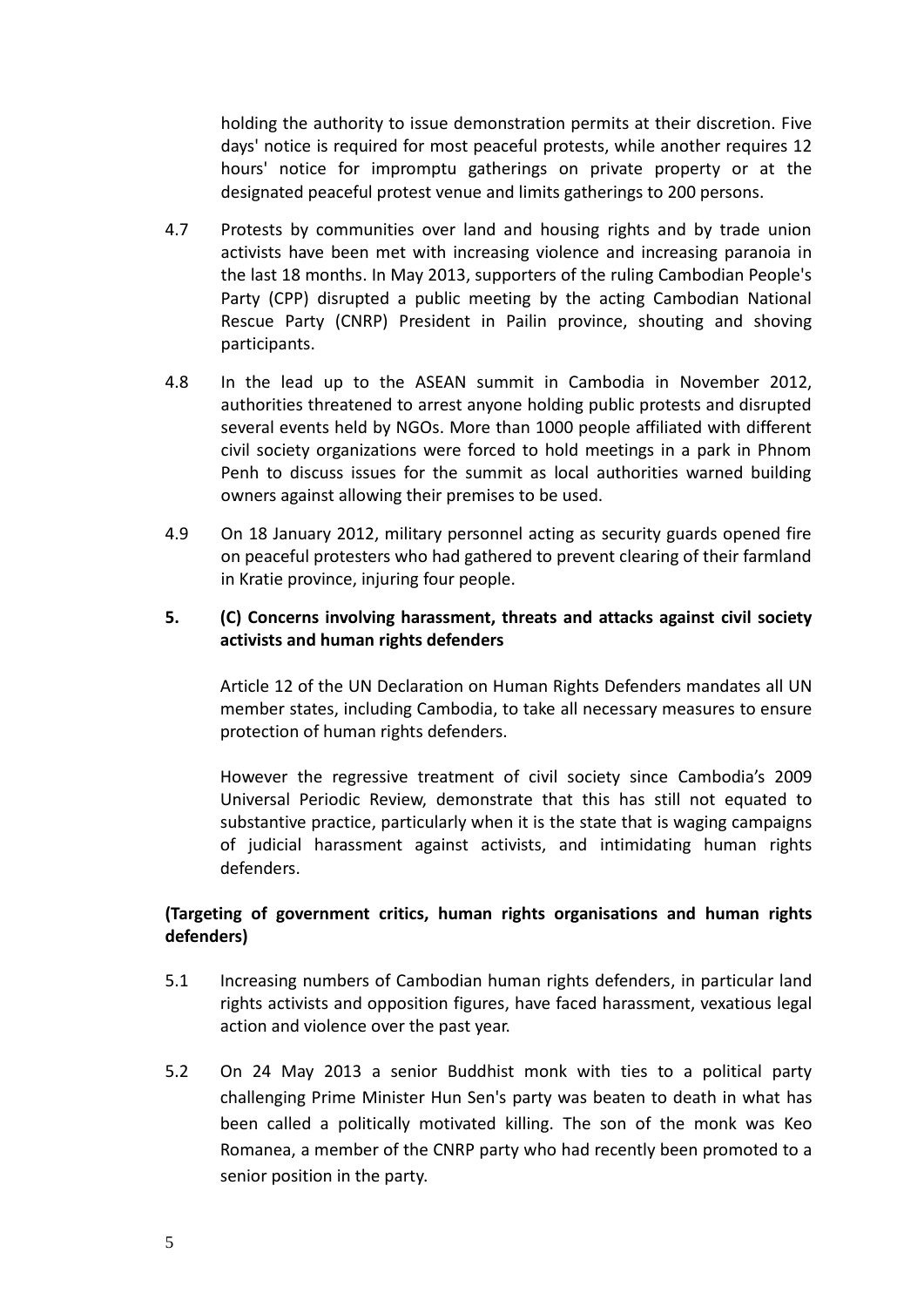- 5.3 The Boeung Kak Lake community has also faced violence. In May 2013, 13 women from their community in Phnom Penh were arrested and sentenced to two and a half years in prison after peacefully protesting to support local families whose homes were destroyed in forced evictions.
- 5.4 Land rights activist Yorm Bopha was imprisoned on 27 December 2012 after what is perceived to be an unfair trial. She was sentenced to three years' imprisonment for "intentional violence with aggravating circumstances" following her defence of her community's right to housing at Boeung Kak Lake, where thousands of people were forcibly evicted. On 13 March 2013, security forces again launched an attack on a peaceful protest by the community as they demonstrated in support of Yorm Bophaa near the Cambodian Prime Minister's house. Two protestors sustained injuries.
- 5.5 In November 2012 in Phnom Penh, authorities detained eight eviction protesters who had painted "SOS" and posted photos of President Obama on their rooftops ahead of his visit to Cambodia for the ASEAN meetings.
- 5.6 On 26 April 2012, Chut Wutty**,** the Founder of the National Resources Protection Group (NRPG) in Koh Kong province, was fatally shot by military police while accompanying two journalists to investigate alleged illegal logging and land grabs in Koh Kong province. At the time of writing there had been a significant lack of progress into his murder.

## (**Targeting of trade union leaders and members)**

- 5.7 As investment in Cambodia's textile industry increases, so has the labour unrest. Strikes and sometimes violent protests by Cambodia's more than 300,000 garment workers nearly quadrupled in 2012 to 134 as unions raised complaints that companies have failed to increase wages sufficiently or improve safety. The reaction by the authorities to these complainants, have themselves spawned further violence.
- 5.8 In July 2012, Cambodian Confederation of Unions representative Rong Panha was savagely beaten during a labor march in Phnom Penh. He and 10 other garment workers marched to the Prime Minister's house to submit a petition. After submitting the petition, the group sat in a nearby park. 60 police officers approached the group and asked them to leave. After the group requested some time to rest, the police began to physically assault them. Although severely injured, Rong Panha was taken away and detained for 48 hours. To be released, he had to thumbrint a statement saying he and his group had initiated the violence.
- 5.9 In November 2010, United Apparel Garment Factory union leader Sous Chantha was arrested on drug trafficking charges. Just hours before his arrest,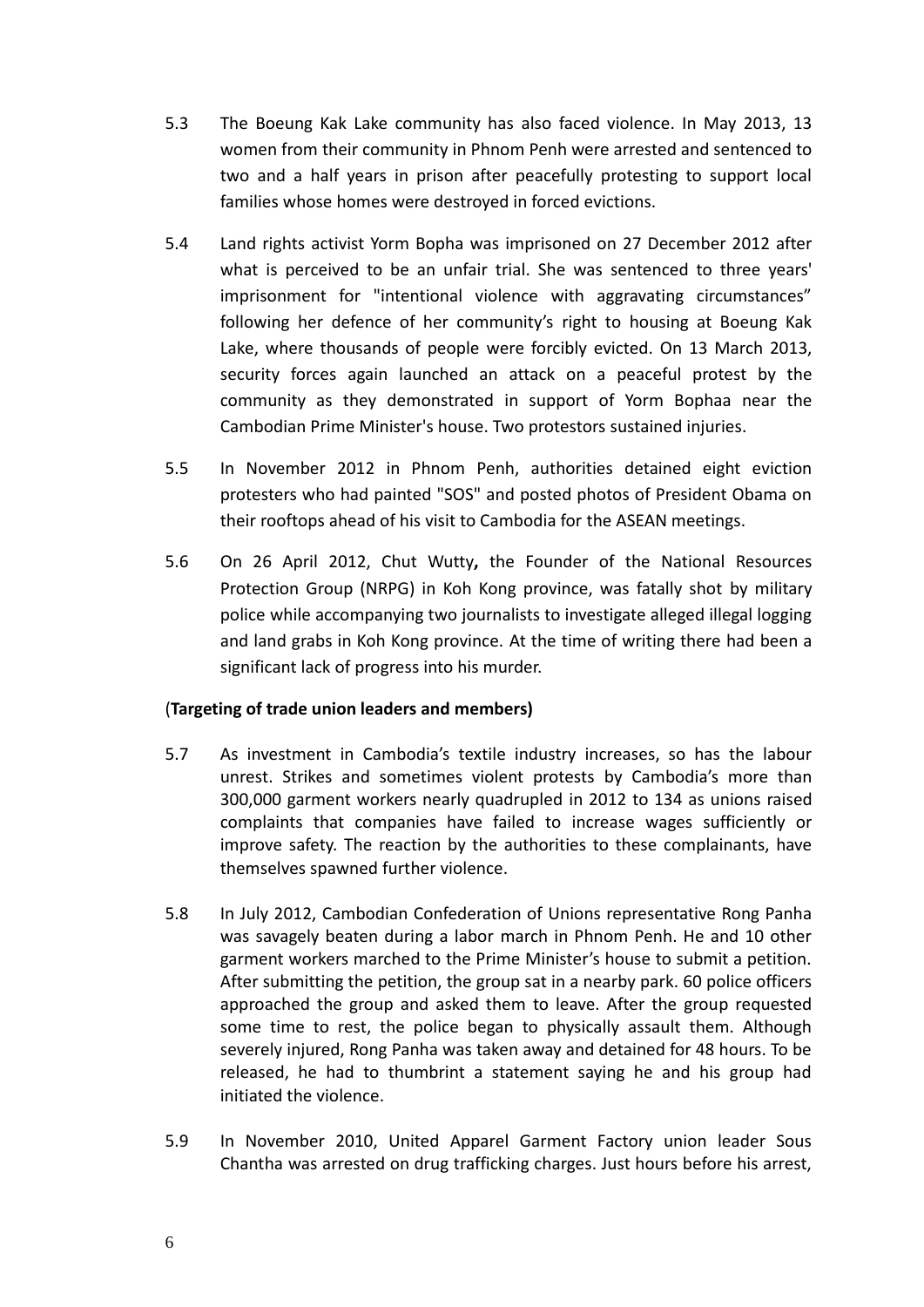he had led the transfer of about a thousand workers from a pro-government union to the Coalition of Cambodian Apparel Workers' Democratic Union. Chantha's arrest and the authorities' version of the events were fraught with inconsistencies and irregularities. No credible evidence supporting the charges was presented at the two-hour trial held in June  $24<sup>th</sup>$  2011. Chantha was convicted to 10 months in prison.

- 5.10 In July 2011, four union leaders from the Federation of Cooperation for Cambodia, the Cambodia National Union for Workers Protection, the Cambodian Workers Economic Federation Union and the Independent Workers Spirit Federation Union were arrested for distributing informative leaflets on the need for higher wages.
- 5.11 In February 2011, 72 construction workers including union leader Pen Phalla were fired by their employer TSO Cambodia Railway after they sought to unionize.

#### **6. (D) Concerns involving harassment, threats and attacks against journalists**

- 6.1 Local journalists in Cambodia are facing growing threats in connection with their coverage of human rights and environmental issues.
- 6.2 On 11 September 2012, Cambodian journalist Hang Serei Odom, who worked for the Vorakchun Khmer Daily, was murdered by several axe blows to his head and found dead in the boot of his car. In his most recent story, Odom had reported on the smuggling of illegal timber in military vehicles by a military commander's son.
- 6.3 Journalist and owner of Beehive Radio, Mam Sonando was sentenced to 20 years in October 2012 on charges of committing public order crimes including inciting rebellion in Kratie Province. An appeals court reduced his 2012 conviction to a lesser charge and cut his initial 20-year jail term, releasing him from prison in March 2013. It is widely believed that Mam Sonando's charges were in response to independent reporting by Beehive Radio highlighting a complaint to the International Criminal Court arguing that large-scale forced evictions by the Cambodian government amount to Crimes Against Humanity.

#### **7. (E) Recommendations to the Government of Cambodia**

CIVICUS calls on the Government of Cambodia to operate in accordance with the rights enshrined in the ICCPR and the UN Declaration on Human Rights Defenders. At a minimum, the following conditions should be ensured: freedom of association, freedom of expression, the right to operate free from unwarranted state interference, the right to communicate and cooperate, the right to seek and secure funding and the state's duty to protect. In light of this, the following specific recommendations are made.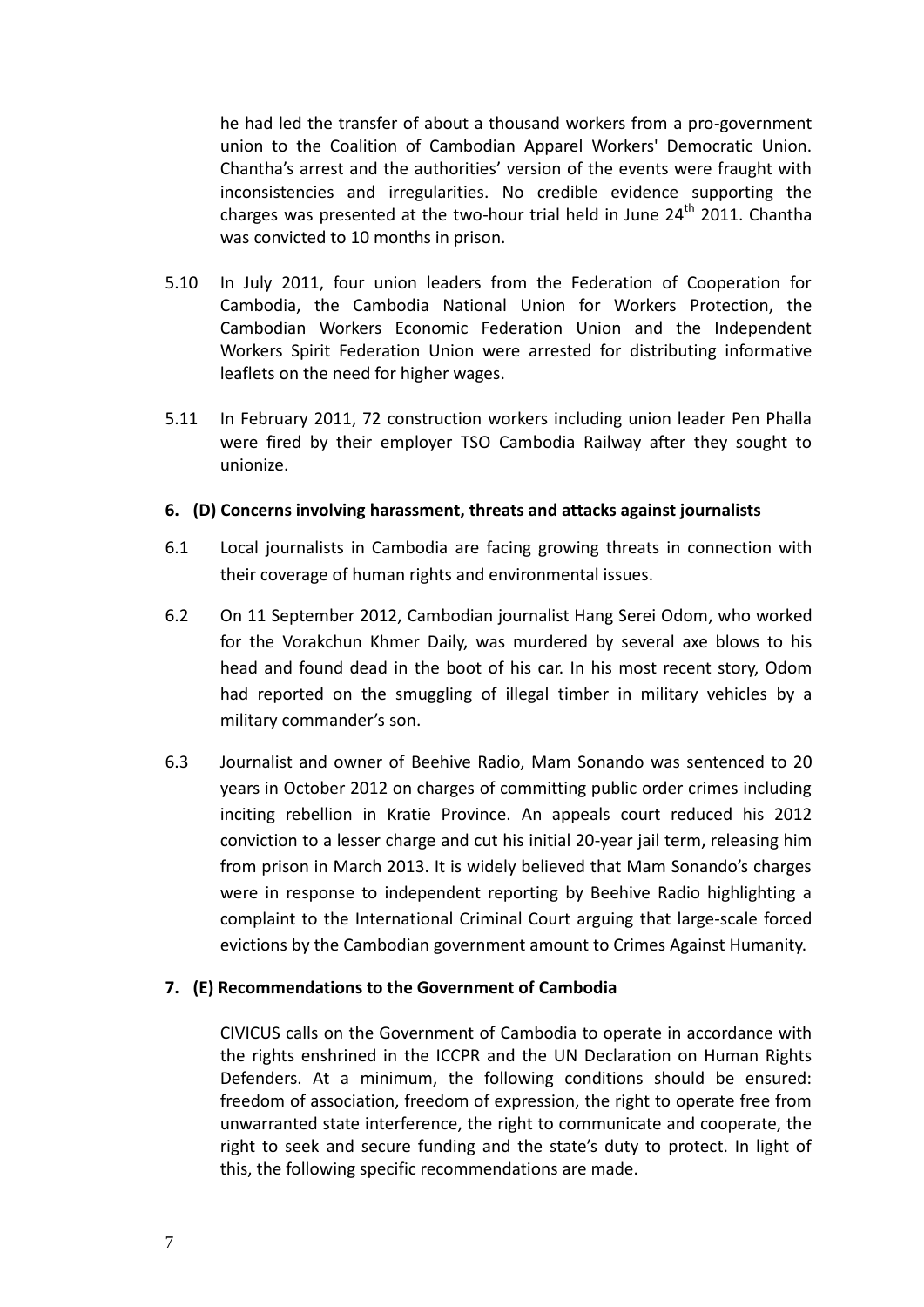## **7.1 Regarding threats to activists, human rights defenders and journalists:**

 Detentions of, and threats against land rights activists, civil society organisers and journalists supporting the opposition should be publicly condemned by senior government officials to ensure protection by law enforcement agencies and to destroy the culture of harassment among the police services and the judiciary responsible for many of the detentions, injuries to and threats against land rights activists.

 Impartial and effective investigations into all cases of attack, harassment, intimidation and disappearance of land rights activists, human rights defenders including trade union activists, and journalists should be conducted and perpetrators should brought to justice.

 The authorities should cease the use of violence and lethal force against protesters in peaceful demonstrations.

## **7.2 Regarding legislative restrictions on the freedoms of expression, association and peaceful assembly**

 Efforts should be begun to put in place "enabling legislation" for civil society groups to operate in line with international human rights standards with due protections for the freedoms of expression, association and peaceful assembly.

 The secrecy surrounding the Cyber Law should end, and a draft should be released to allow for reviews and comments. Proper discussions and debate should take place between the government and civil society regarding this law.

• The rights of journalists and their work should be protected using the Press Law instead of systematically referring to the Penal Code.

• The Penal Code of Cambodia should be judicially interpreted accordingly with the Constitution and Cambodia's obligations under international human rights law.

 The ruling party's monopoly over the media and systematic censorship should cease. Legal protections enacted to ensure those opposing the ruling party are able to continue functioning.

 The licensing requirements for public protests should be revised in accordance with international standards.